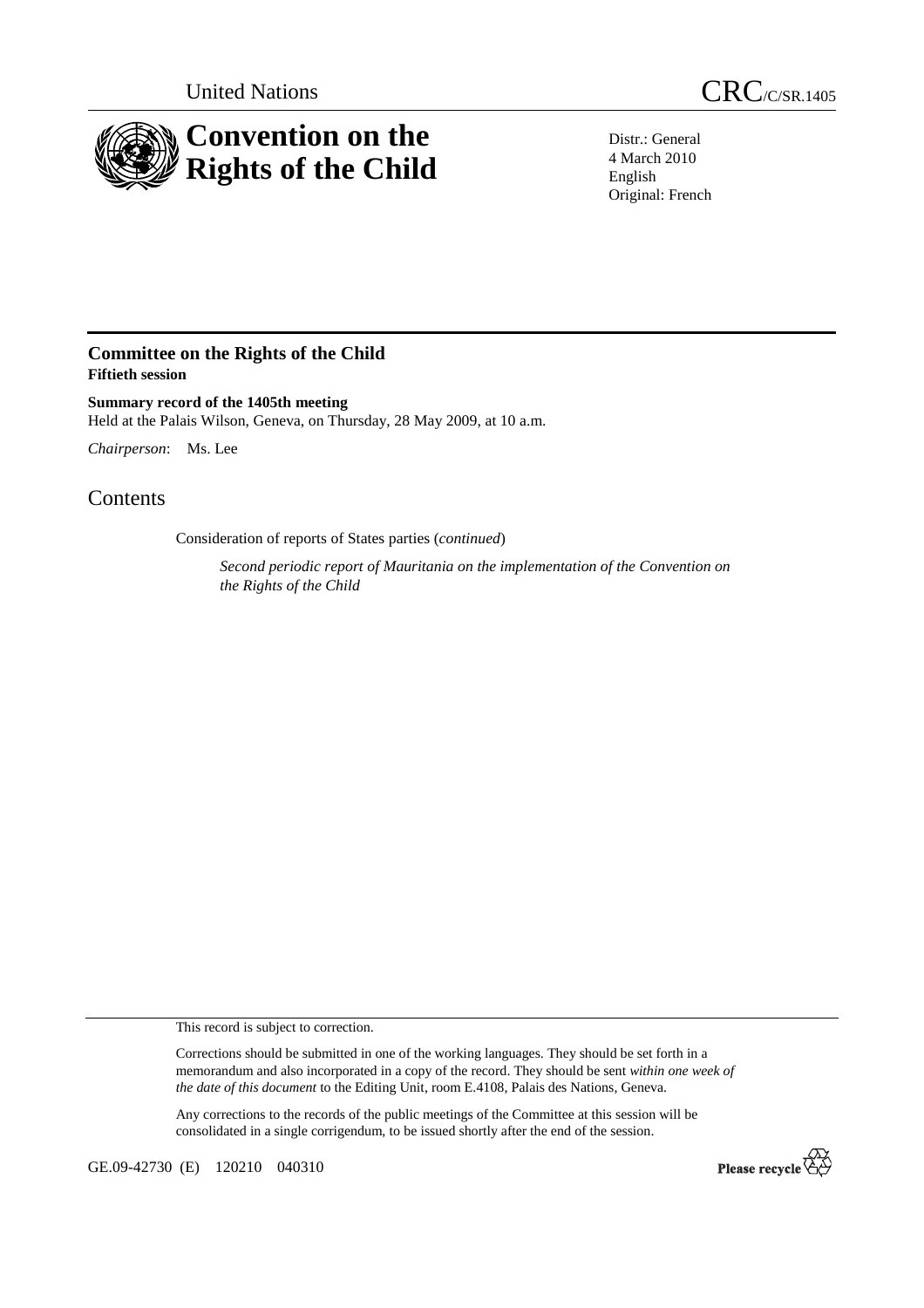*The meeting was called to order at 10.05 a.m.* 

## **Consideration of reports submitted by States parties** (*continued*)

*Second periodic report of Mauritania on the implementation of the Convention on the Rights of the Child* ((CRC/C/MRT/2); core document (HRI/CORE/1/Add.112); list of issues (CRC/C/MRT/Q/2); written replies of the State party to the list of issues (CRC/C/MRT/Q/2/Add.1))

1. *At the invitation of the Chairperson, the members of the delegation of Mauritania took places at the Committee table.* 

2. **Mr. Ould Ely Telmoudy** (Mauritania) said that for reasons beyond her control, Ms. Mint Cheikhna Ould Lemrabott, Minister for Social Affairs, Children and Family, was unable to attend the meeting.

3. Mauritania had been a party to the Convention since 1991. It was committed to the implementation of political and legislative reforms centred around greater social justice, the reduction of poverty and the improvement of the living conditions of the most vulnerable population groups. In that spirit, the Council of Ministers had adopted a bill enacting the adoption of the Convention on the Rights of Persons with Disabilities and its Optional Protocol.

4. The recently created Ministry of Social Affairs, Children and Family had the particular remit of fostering, coordinating and implementing strategies and measures aimed at promoting children's issues and protecting children. Measures taken to reinforce child protection included capacity-building in the judicial system with a view to providing better care for children in conflict with the law, the opening — planned for late 2009 — of a semiopen rehabilitation centre for such children and the recent adoption of two decrees on legal assistance for children and alternatives to detention for them.

5. With regard to health, the Mauritanian Government had taken steps to accelerate the reduction in infant and child mortality. The implementation of a national child survival and development strategy had enhanced the hospital medicine subsector. Seven regional hospitals had been established as public administrative institutions offering maternity and paediatric care, ear, nose and throat medicine and resuscitation services. A maternity and infant hospital had been established in 2009 and served as a specialized establishment for children. Poliomyelitis had been eliminated in 2007 and Mauritania was in the process of obtaining certification of guinea-worm disease eradication.

6. In the education sector, the Government had made significant efforts to reach the Millennium Development Goals, and in 2007–2008 gross primary enrolment had been 95.1 per cent. Girls had accounted for 50.3 per cent of those enrolled in primary school and 46.2 per cent of secondary school enrolment. Further, the disparities between the *wilayas*, or regions, had been reduced, with gross primary enrolment exceeding 81 per cent across the board. Great strides in preschool education had been made as a result of a national preschool education programme implemented throughout the country and thanks to support from private and community projects. Koranic schools remained the most widespread form of educational institutions for young children in Mauritania and a pilot project aimed at improving the care and treatment of children in such schools was under way. The Early Childhood Education Training Centre had doubled its capacity, making it possible to enhance the teaching skills of the teachers in Koranic schools.

7. To combat violence against and exploitation of children, the Government was currently preparing a national social protection policy for children centred around prevention of violence, victim care and strengthened capacity-building for various parties, together with coordination of their efforts. The policy aimed to promote family stability,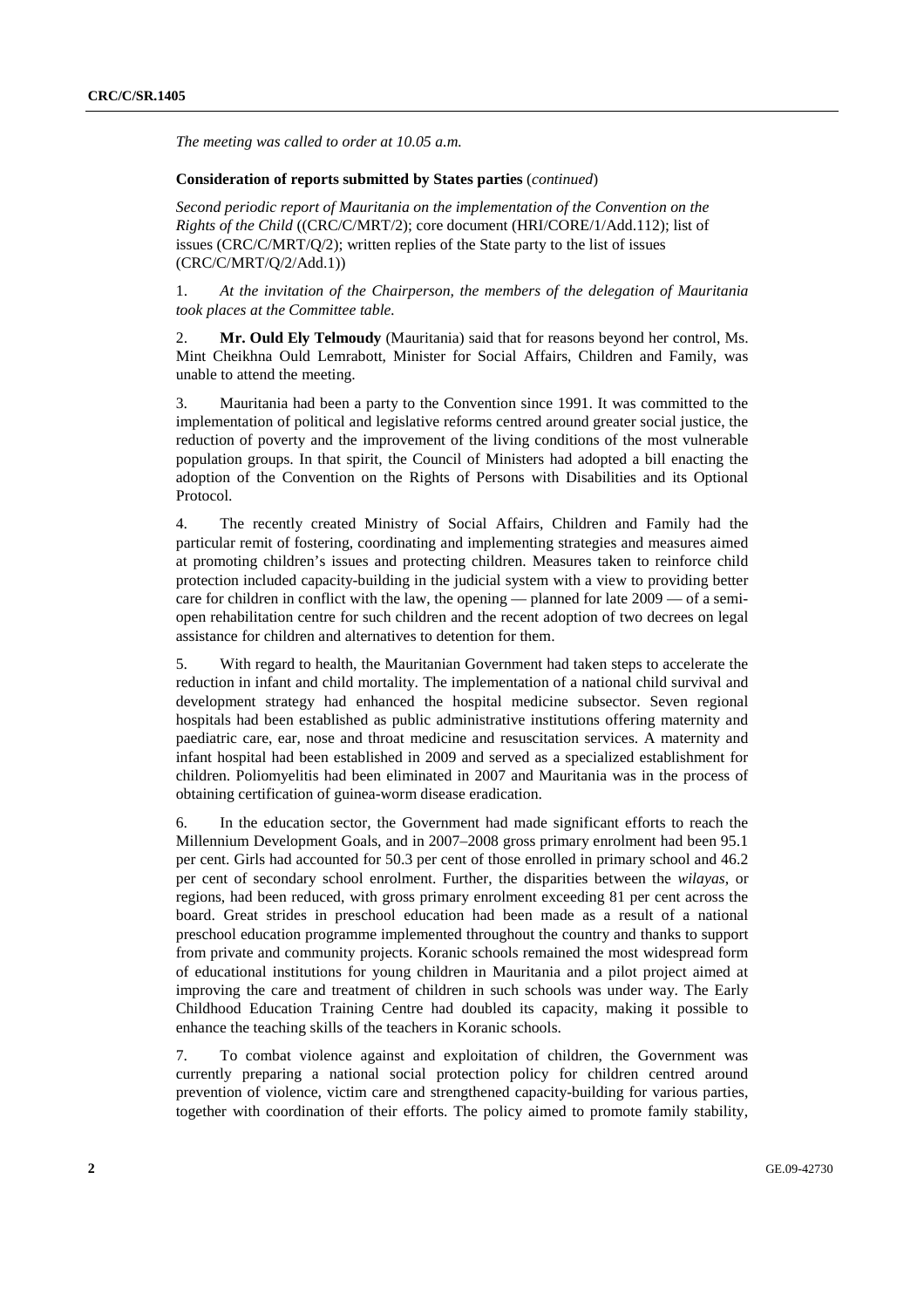parental education and the social values of solidarity, and to implement a policy of integration of street children into society.

8. A directorate for persons with disabilities had been established in 2008 within the Ministry of Social Affairs, Children and Family, with the particular mission of supporting school attendance by children with disabilities and promoting their functional autonomy and integration into the world of work. Specialized educational structures had also been set up.

9. Mauritania was a vast territory and one of the Sahel countries hardest hit by drought and desertification, which represented a heavy drag on its economic and social development. Its financial resources remained limited despite the development of the oil industry, and its poverty rate continued to be high. Those were factors that hindered implementation of the Convention. Basic social indicators were insufficient, as were economic and social infrastructure and material and human resources. Further, the strategic framework for poverty reduction did not sufficiently take into account children's issues. There was a need to continue adapting national legislation to the Convention; much more remained to be done to pursue and strengthen the implementation of the programmes and strategies described above.

10. **Mr. Zermatten** (Country Rapporteur) thanked the State party for its second periodic report and the written replies to the list of issues, which updated the information given in the report. He was pleased that the State party had adopted new legislation and set up structures and programmes aimed at strengthening the protection of the rights of the child, and that it had ratified a number of fundamental international human rights instruments since 2001.

11. Progress had been made in implementing the Convention, notwithstanding the State party's current period of instability, which was having adverse effects on the situation of the most vulnerable groups, in particular women and children. Mauritania was under a great deal of international pressure; it had been suspended from the African Union, and the United States of America and the European Union had halted humanitarian assistance, posing economic problems for a country that was already very poor.

12. After stressing that the State party had not sufficiently followed through on the recommendations submitted by the Committee in 2001 on the establishment of a national plan of action, budget allocations, registration of births, harmful traditional practices and sexual exploitation, he asked whether citizens ever invoked before the courts the international instruments ratified by the Government and whether the judicial or administrative authorities had ever applied the Convention in their decisions or referred to its provisions. He also wished to know whether the State party had examined the compatibility of its national laws with the Convention, and in particular, whether the Order of 15 December 2005 on the judicial protection of children was in compliance with the State party's international commitments.

13. The speaker wished to know the relationship between codified, positive law particularly the Personal Status Code — and sharia law. In particular, he wished to know whether the Personal Status Code setting the age of marriage at 18 years for girls and boys prevailed over customary law.

14. Noting that the actions taken by the various ministries dealing with the rights of the child, such as the Ministries of Finance, Education, Health and Justice, did not appear to be very coordinated, he asked how cooperation was effected between those bodies and between the capital and the local authorities of the *wilayas*, *moughatas* (departments) and communes. It was astonishing that 90 per cent of infrastructure devoted to administration and health was concentrated in Nouakchott, where one fourth of the population lived. He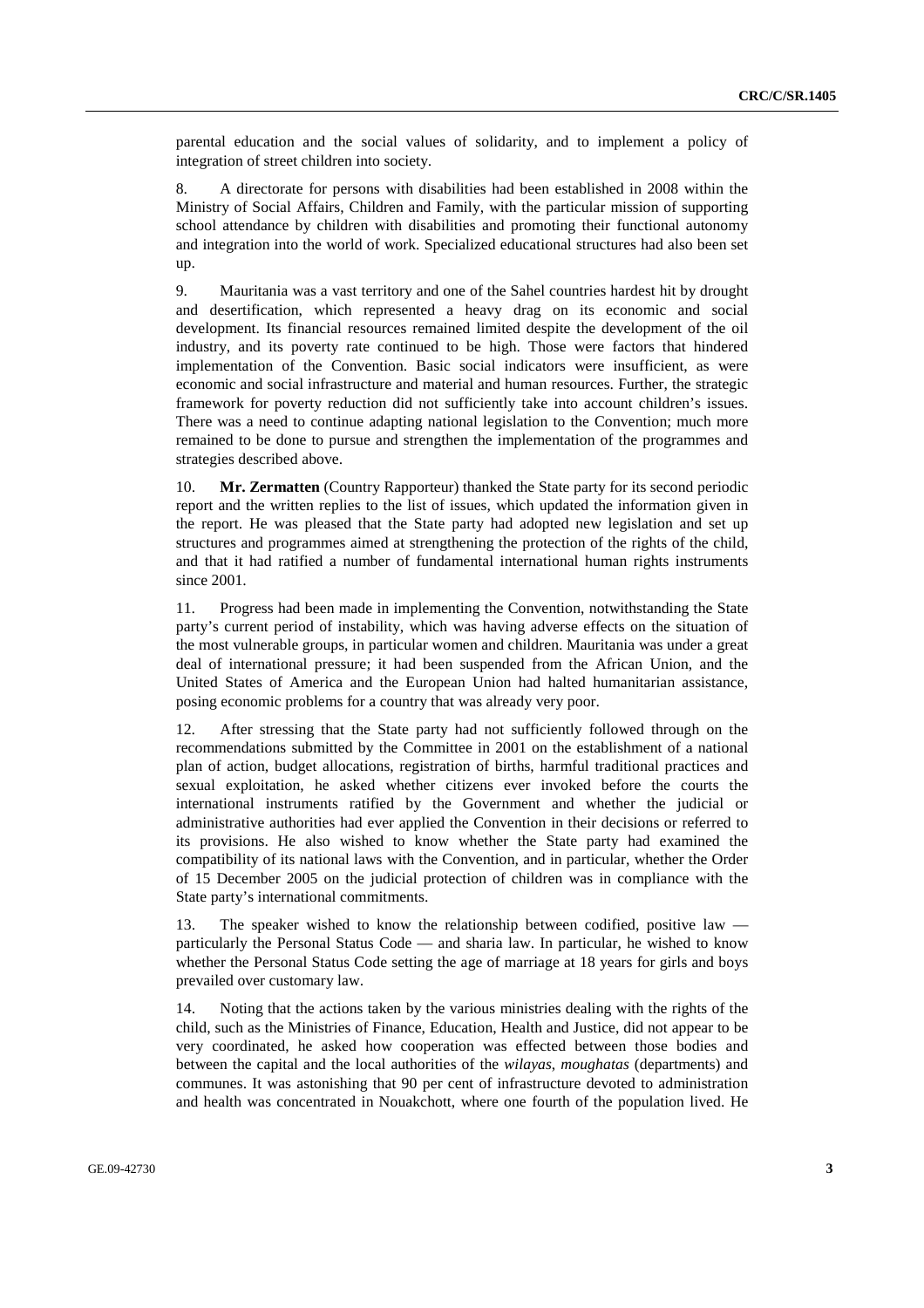also wished to know the operational role of the National Council for Children and how it was funded.

15. Although the State party had many sectoral plans of action, it lacked a comprehensive policy relating to children and the family. Noting that the Personal Status Code called for the child's best interests to be served, he wished to know whether the judiciary and the administration took that principle into consideration when issuing their decisions, in accordance with article 3 of the Convention. He requested additional information on the Children's Parliament mentioned in the report and in the written replies; in particular whether it was still at the project stage or whether it was operational. Finally, he wished to know whether children had the possibility to be heard in the judicial and administrative proceedings concerning them.

16. **Ms. Maurás Pérez** (Country Rapporteur) said that the State party had made significant efforts, in particular with regard to legislation. She wished to know what steps had been taken to disseminate knowledge of the Convention and other legislation, as well as the Committee's recommendations, among the population in the various national languages other than French and Arabic, namely Wolof, Soninke, Poular and Hassaniya. She also wished to know whether there were any institutional mechanisms enabling civil society to engage in dialogue with the authorities and to take part in drafting and enforcing new legislation. Did the national movement for the promotion and protection of children mentioned in the report and written replies aim to foster in society a culture of respect for children's rights?

17. Expressing concern over the sharp reduction in budget allocations for basic social services in recent years, as well as in official development assistance, she wished to know what steps the Government had taken to reduce poverty, strengthen social services and ensure that the Millennium Development Goals and social action for children had a central role in the next strategic framework for poverty reduction. She wondered whether the scant funds earmarked for children reflected a political choice or the current situation with regard to international cooperation. She hailed the establishment by the Government of the socalled Fund for Future Generations. Financed by the oil industry, it was designed to fund children's programmes and make savings for future generations. It was important to know whether the Fund was managed in a purposeful and transparent manner, whether it aimed to lessen the State party's dependence on foreign aid and whether it would be used to finance primarily the activities of the Ministry of Social Affairs, Children and Family, the lead ministry dealing with children.

18. Several definitions of the child appeared to coexist within the State party, which could create confusion and lead to harmful practices. In fact, while the Personal Status Code set the age of marriage at 18 years, sharia law established a link between the age of marriage and puberty. There was also a discrepancy between the minimum school-leaving age of 14 and the minimum working age of 16. Had the State party considered the possibility of producing a single definition of the child or harmonizing civil and customary law on the subject, and had it taken steps to disseminate knowledge of the Code on the Judicial Protection of Minors and the Personal Status Code?

19. Noting that, despite the State party's efforts in recent years, the birth registration rate had not exceeded 56 per cent, she asked whether the State party intended to make birth registration compulsory and define a national strategy financed by public funds to overhaul the birth registration system.

20. Mauritania had made significant progress in reducing female genital mutilation. Ms. Maurás Pérez wished to know whether the State party was pursuing efforts in that area and whether steps had been taken or headway achieved with regard to the eradication of other harmful practices such as forced feeding, early marriage and forced marriage.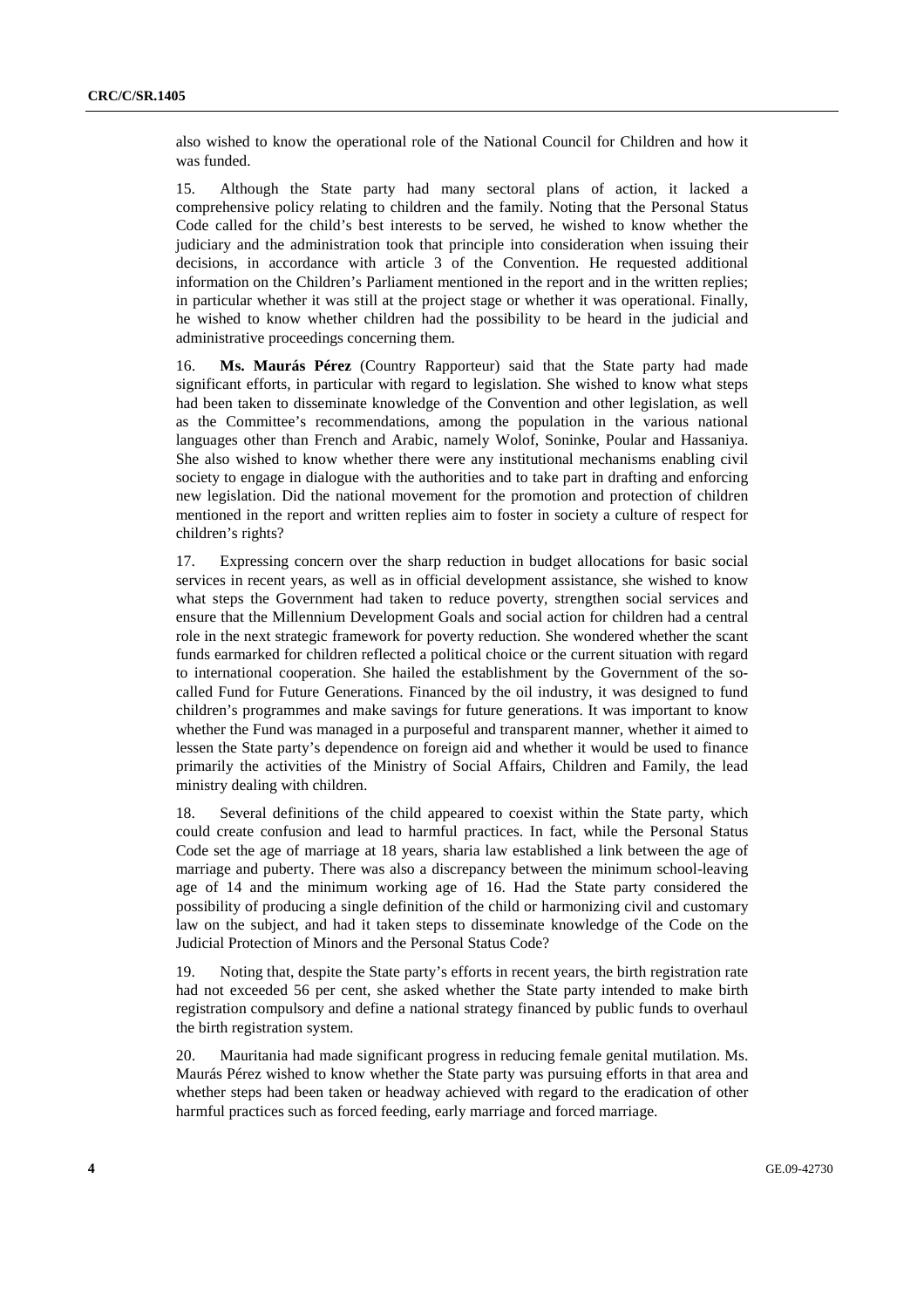21. **Ms. Khattab** wished to know whether there were any regional or socio-economic disparities in the registration of births, what incentives existed to encourage families to register their children's birth and whether the State party had access to birth registration data disaggregated by sex. She also wished to know whether children born out of wedlock could be registered in the civil registry. She expressed satisfaction at the State party's designation of rape in marriage and family violence as offences and wished to know what steps had been taken to further raise awareness about those issues among the population. She also wished to know what action the State party had taken, considering the very high adult illiteracy rate, to make women aware of their right to press charges for rape in marriage. She wondered whether there were means for filing a complaint such as telephone hotlines, whether there were victim rehabilitation services, and what was being done to prevent the stigmatization of those women. In addition, she wished to know whether the State party had set up a programme to promote the emancipation of girls, make them aware of their worth and heighten families' awareness in that respect.

22. She stressed that female genital mutilation was not specific to Islamic tradition, but was a regional practice spanning 26 to 28 African countries and engaged in by both believers and non-believers. Female genital mutilation should be declared an offence. The fact that it was possible to use the Criminal Code to curb those acts was not sufficient and left excessive discretionary power to judges.

23. **Mr. Kotrane** wished to know whether the State party intended to launch a national debate on the situation of children's rights in Mauritania once the Committee had adopted its concluding observations, and whether it intended to ratify the Convention on the Rights of Persons with Disabilities and withdraw its general reservation on the Convention on the Rights of the Child. It would seem that the State party, with a view to harmonizing the minimum school-leaving age and the minimum working age, had reduced the latter to 14 years. It would have been preferable, however, to raise the age for ending compulsory education to 16 years. He wished to know what steps were being taken to combat discrimination, and in particular, to allow mothers, like fathers, to transfer their nationality to their children.

24. **Mr. Pollar**, having expressed appreciation for the State party's efforts to disseminate knowledge of the Convention, wished to know how certain practices contrary to the Convention, such as slavery, could still exist in Mauritania. Welcoming the establishment of a Children's Parliament, he drew the State party's attention to the importance of guaranteeing freedom of expression to children in school, within the family and in society in general. He would welcome any additional information on the mechanisms envisaged to supervise establishments where children ran a high risk of exposure to forced labour or sexual violence.

25. **Mr. Filali** said that the general reservation made by the State party when it ratified the Convention was now moot, on the one hand because of the commitments it had made by ratifying various international human rights instruments, and on the other because of the very nature of its domestic legislation, which bore witness to its intent to ensure better respect for human rights in general and the rights of the child in particular. It was regrettable that in several instances national legislation, such as the 1999 law on compulsory education, had not gone into effect, owing to the lack of an implementing decree. He wished to know whether that particular law would soon become effective, and in that context whether parents who failed to enrol their children in school were subject to prosecution.

26. The delegation should specify the activities carried out by the National Human Rights Commission to improve the situation of children, also indicating whether the Commission was independent, whether the judges, attorneys and other judicial staff in contact with children received specialized training in the rights of the child, whether it was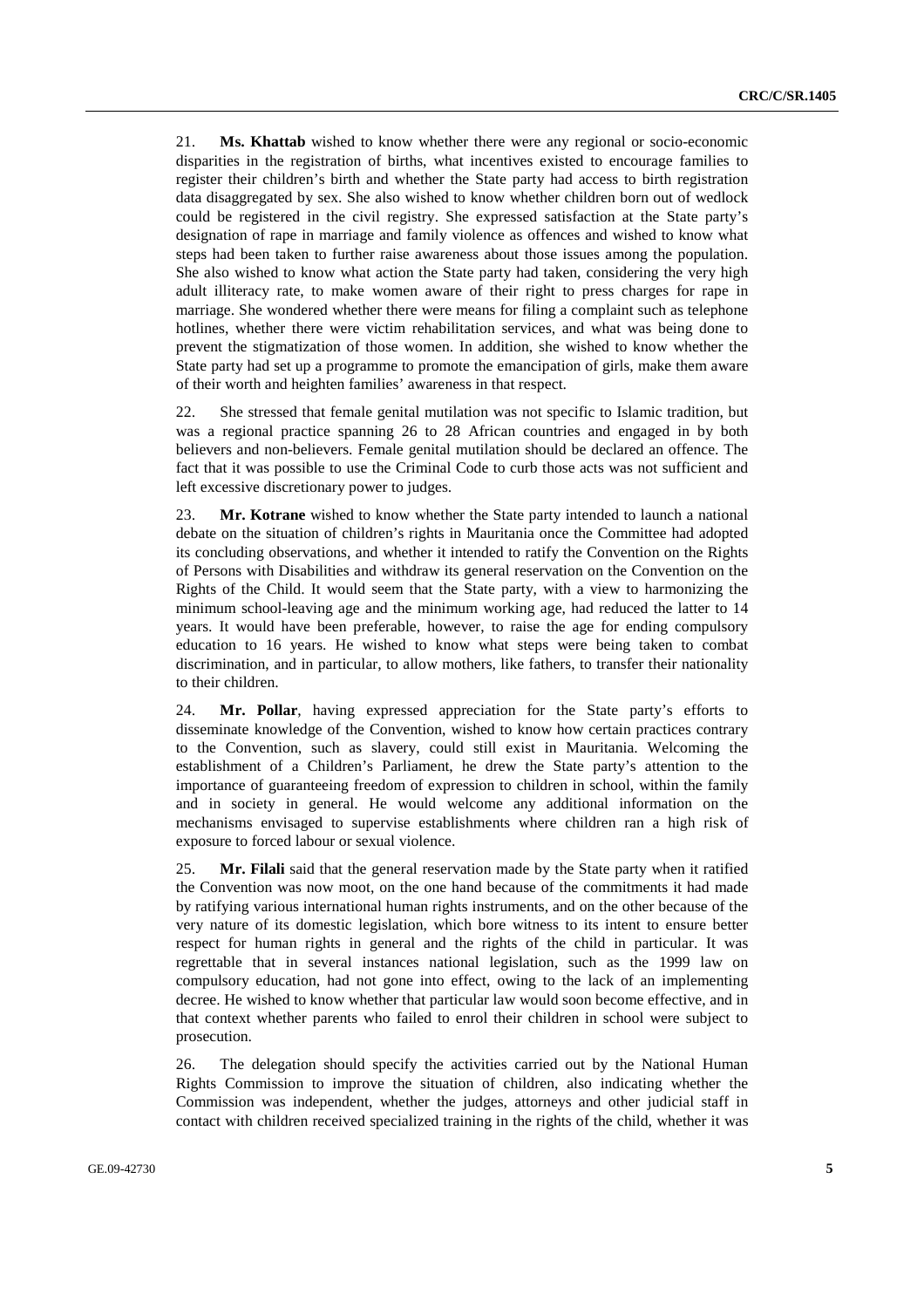possible to invoke directly the articles of the Convention before the courts, and if so, whether any such occurrences had been reported.

27. Finally, he requested the delegation to indicate whether the *fatwa* launched by the religious authorities, seeking to prevent corporal punishment, had been respected and whether the State party intended to prohibit the practice of corporal punishment.

28. **Mr. Citarella**, noting that positive law, customary law and sharia law existed side by side in the State party, wished to know whether the new laws adopted by Parliament were systematically applied nationwide or whether, on the contrary, it was difficult to ensure compliance in certain regions of Mauritania. He requested information on whether early or forced marriages, which appeared to be common in the State party, were considered legal by communities and village chiefs.

29. Since the definition of the child varied depending on the context — marriage, work or school — the speaker wished to know whether the State party intended to adopt a Children's Code covering all aspects of children's rights and providing a standard definition of the child.

30. **Mr. Puras** wondered what steps the State party was taking to combat ethnic tensions and racism and to inculcate a spirit of tolerance in children. He asked the delegation to indicate what measures the Government had taken to follow up on the Durban Declaration and Programme of Action adopted at the World Conference against Racism, Racial Discrimination, Xenophobia and Related Intolerance.

31. He expressed regret at the lack of precise information on the right to privacy. He wished to know whether adolescents had access to services adapted to meet their needs, particularly in the health centres, and whether they enjoyed freedom of assembly.

32. **Ms. Varmah** wished to know what measures the State party intended to take to ensure that all newborns were registered at birth, and therefore all enjoyed the rights conferred by registration. She also wished to know the extent of begging, which was particularly marked in urban areas, and whether an awareness campaign had been conducted countrywide to bring about the reintegration of child beggars, whether a national mechanism had been created to abolish the practice and whether there were any plans to involve civil society in that undertaking.

33. **Mr. Krappmann** expressed disappointment that the statistics in the report dated back to 2001 and wished to know whether the State party intended to set up an efficient data-collection system which would allow tracking of the implementation of children's rights.

34. **Mr. Gurán** wished to know about the specific activities of the National Council for Children, which appeared to be composed of members of various ministries as well as civil society organizations. He asked how the Council members were selected, since hundreds of non-governmental organizations (NGOs) were dedicated to promoting the rights of the child in Mauritania. He also wished to know why the State party had stopped financing the Council two years previously, given that it would be hard-pressed to implement its threeyear plan of action 2009–2011 if its resources had dried up.

35. **Ms. Al-Asmar** requested additional information on the State party's children's strategy and wished to know whether it had been drawn up based on a situational analysis, whether partners had already been designated, what budget had been allocated to it and whether the strategy was provided with a general framework enabling it to be implemented.

36. **Ms. Aidoo** said that African ministries dealing with social affairs tended to have a small budget and were often overshadowed by other ministries considered to be more important. Therefore, she wished to know whether the Mauritanian Ministry of Social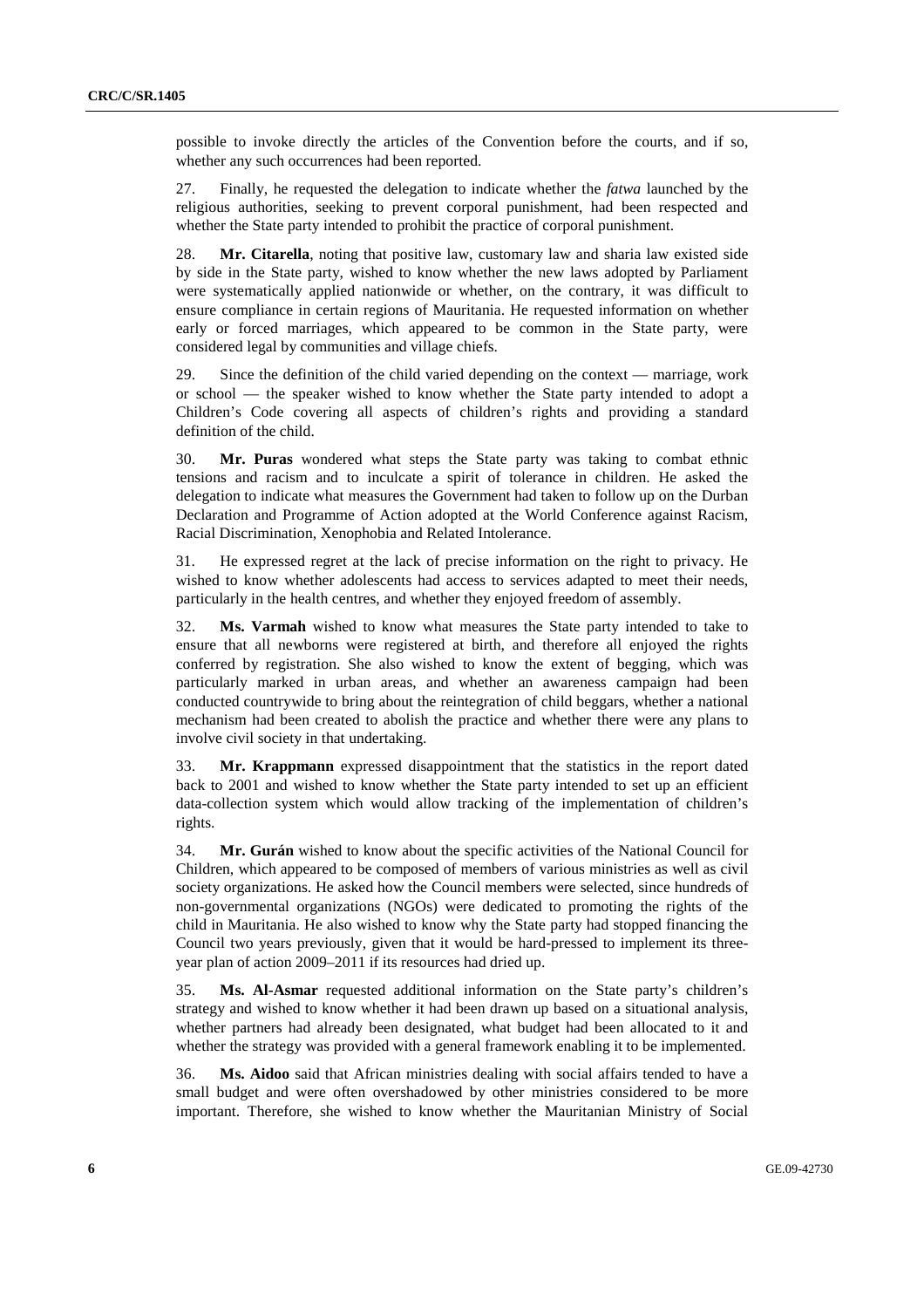Affairs, Children and Family had an adequate budget and staff specialized in children's rights. She also wished to know whether Ministry representatives worked with traditional chiefs in the local communities of the 13 administrative regions of the country, as the latter's influence in the areas of traditional practices and marriage was critical.

*The meeting was suspended at 11.30 a.m. and resumed at 11.55 a.m.* 

37. **Mr. Ould Ely Telmoudy** (Mauritania) said that his country was in the middle of the election process and that the situation should return to normal after the presidential elections of 6 June 2009.

38. The National Council for Children was a consultative body within the Ministry dealing with children's issues. It was composed of representatives from several ministries, including the ministries of Health and of Social Affairs, Children and Family, representatives from three civil society organizations and academics. It served as a children's rights observatory and helped develop policies relating to children and strategies to protect and promote their rights. Further, the Council had taken part in the recent campaign to raise awareness of the Convention, and also published an annual report on the situation of children.

39. The National Council for Children had in fact not received the US\$ 8,000 budget appropriations in 2008 and 2009 that the Government of Mauritania was supposed to allocate it each year, but had received a contribution from the United Nations Children's Fund (UNICEF), its other source of revenue. Customary funding practices would be restored in 2010.

40. With regard to statistics, when the State party had submitted its report in 2007, it had not yet received the results of the combined national multi-indicator survey that had been released in November 2007. However, those updated statistics had been included in the written replies to the list of issues.

41. Since the State party's policies had not prioritized children's issues to date, workshops had been organized in 2009 to better target measures on behalf of children, as set out in the strategic framework for poverty reduction which incorporated those Millennium Development Goals in which issues relating to children were particularly important.

42. **Ms. Maurás Pérez** (Country Rapporteur) said that she did not understand how the State party could, within the context of the strategic framework for poverty reduction, allocate resources to children's policies without access to specific child-related indicators generated from a situational analysis carried out by experts. Given that the implementation of the strategic framework for poverty reduction was partially financed through international cooperation, she wished to know whether the State party was subject to restrictions or other conditions set by the donors, who could, for example, require that part of the funds should be earmarked for children's policies or social sectors.

43. **Ms. Aidoo** expressed satisfaction that the second national poverty reduction strategy implemented by the State party took account of children. However, it was regrettable that the funds allocated had not been distributed more equitably among the various budget items. She wished to know what steps the State party intended to take to ensure that budget allocations were not made solely for children's health and education, but also for childhood protection, which was rarely the case in that part of the world. That was all the more important since poverty reduction strategies in Africa generally replaced national development plans.

44. **Ms. Khattab** wished to know whether the State party had conducted a study on children living in poverty.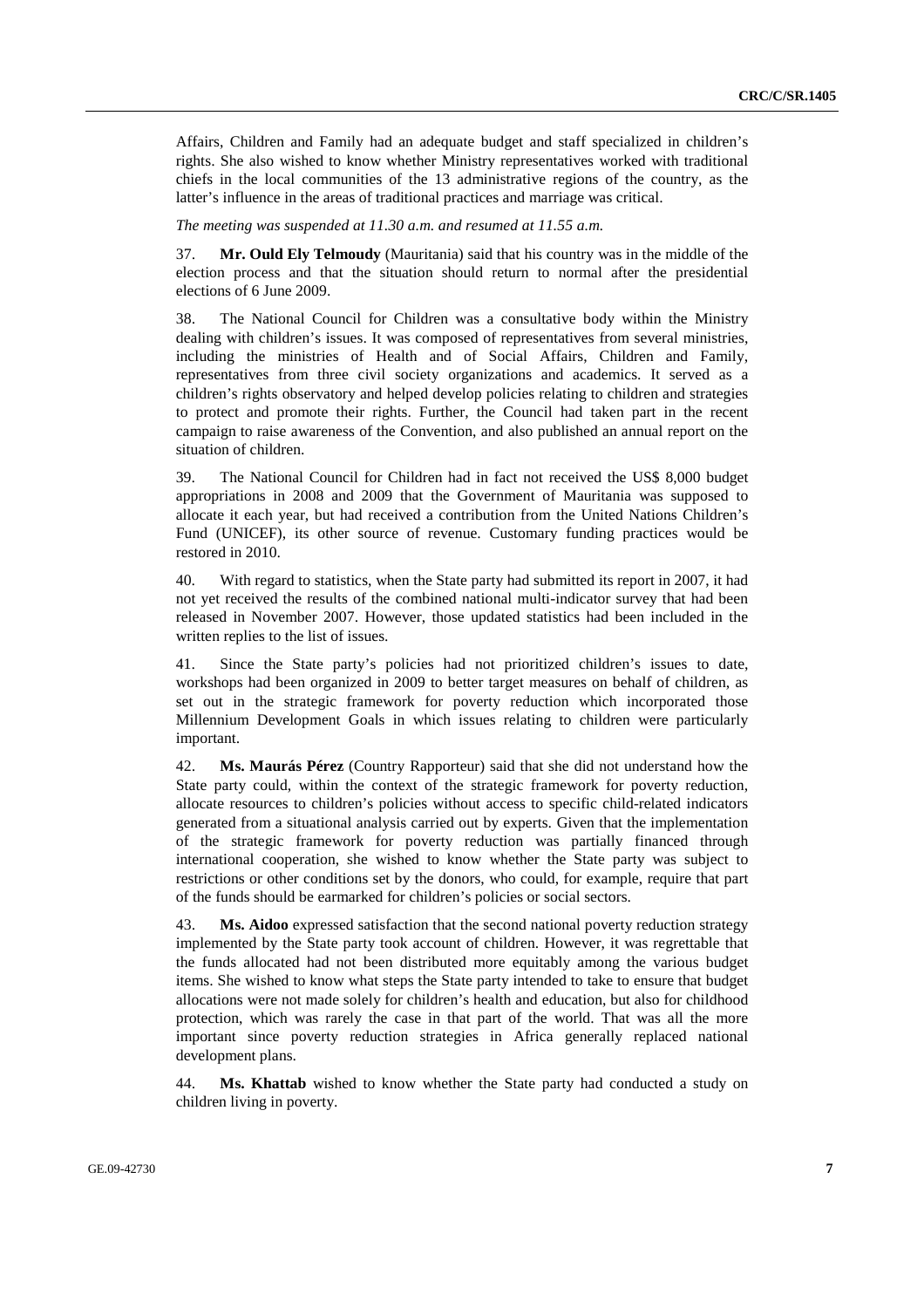45. **Mr. Ould Ely Telmoudy** (Mauritania) said that his Government used indicators that had been established in the context of the Millennium Development Goals to define its policies and that budget allocations were made not only for health and education but also for sanitation and the environment. Further, since children lived within a family unit, it was logical to assume that they benefited indirectly from services enjoyed by their families. A study on children living in poverty was planned to be carried out in 2009.

46. **The Chairperson** wished to know the budget provided to the National Human Rights Commission's coordinator in charge of children's affairs, and whether the coordinator had any staff.

47. **Mr. Ould Ramdan** (Mauritania) said that the members of the National Human Rights Commission were nominated by civil society organizations before being appointed by decree for three years. The Commission was composed of NGO representatives with voting rights and representatives from various ministries, such as the Ministry of Justice, who offered technical expertise but did not enjoy voting rights, thus guaranteeing the Commission's independence. The Commission was a member of the International Coordinating Committee of National Institutions for the Promotion and Protection of Human Rights. Its budget, US\$ 450,000, was part of the State budget. It was composed of subcommittees, including a subcommittee on sectoral rights dealing with women, persons with disabilities and children, in particular, and a subcommittee on legal affairs that included a juvenile justice coordinator.

48. The National Human Rights Commission set up training sessions for those whose work brought them into contact with children. It had recently launched a two-week human rights campaign during which it had presented all texts relating to human rights, carried out a number of projects and organized lectures and plays. Whenever it observed human rights violations, it informed the public authorities. It proposed corrective measures and conducted, on its own initiative, surveys on grave issues such as slavery and human trafficking. The conclusions were included in a report that was sent to the chairperson of the Commission and the President of the Republic, after which it was issued to the public and posted on the Internet.

49. Along with its activities relating to awareness-raising and human rights training, the National Human Rights Commission carried out investigations into potential violations of children's rights. The law clearly stated that in case of divorce, custody of the child was granted to the mother. Yet women, who were more likely to be illiterate than men, were seldom familiar with their rights. When the Commission was apprised of a case in which a mother's rights had been flouted, it intervened, or, if necessary, called on the local authorities to do so.

50. The Convention had been incorporated into domestic law and, under the Mauritanian Constitution, prevailed over it. In addition, the Order of 15 December 2005 on the criminal protection of children emulated the terms of the Convention by penalizing all violations of the rights listed in it. A precedent had been set in criminal law whereby the legislature had established a twofold penalty — involving both imprisonment and a fine in order to enhance the protection of children. Civil society and people working in the area of children's rights had been involved in incorporating the provisions of the Convention into legislation, a process that had lasted nearly seven years.

51. According to the Personal Status Code, no one was allowed to enter marriage before the age of 18, unless a judge had ruled that it was in the child's best interests. Registrars officiating at an illegal marriage were penalized.

52. **Mr. Filali** wished to know what measures were taken to prevent the marriage of minors. He also wished to know the status of marriages resulting from the ritual pronunciation of the *Fatiha* at a mosque or at the home of the parents of one of the spouses,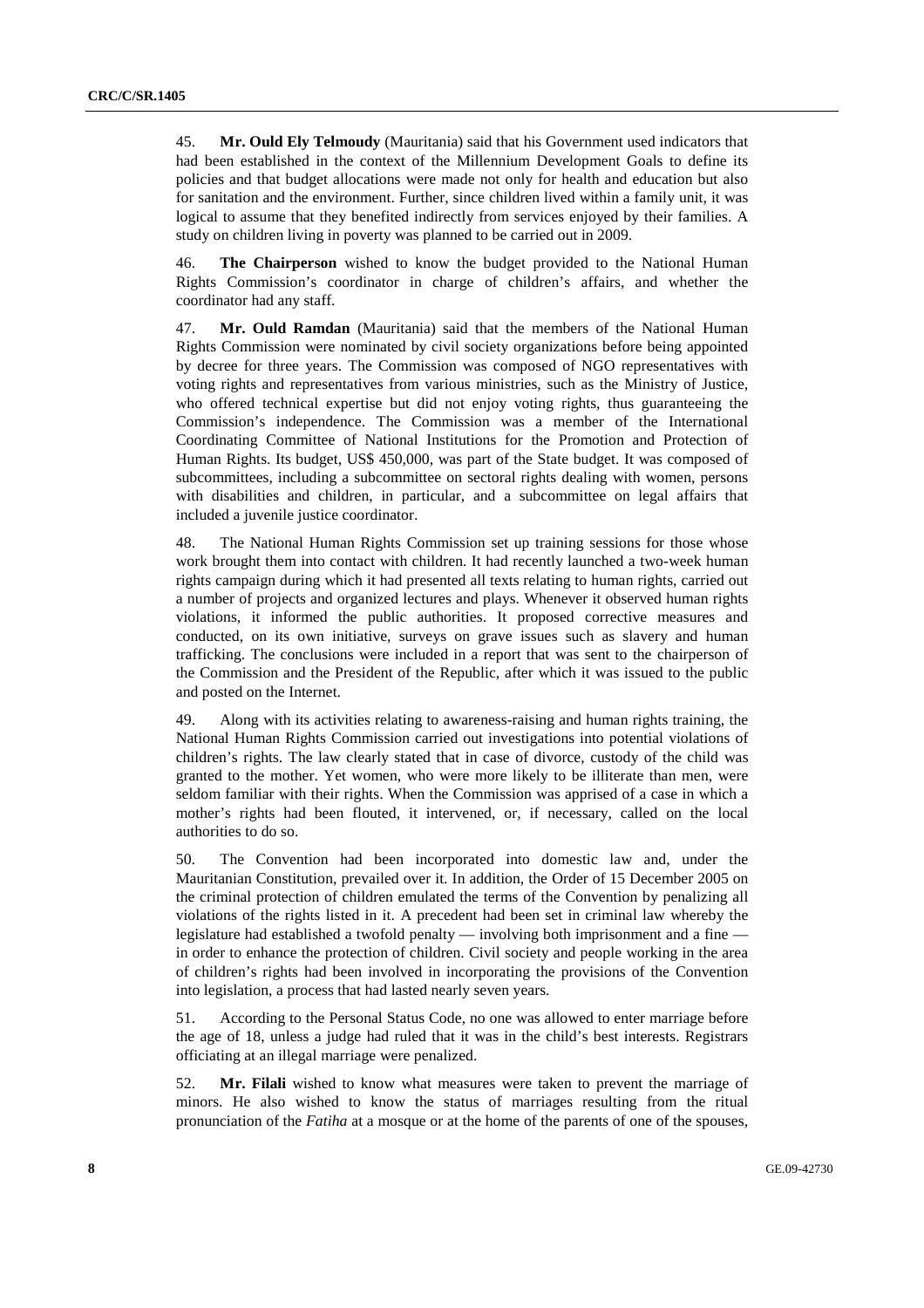which were legitimatized by sharia law, and after which the married couple could request the judge to regularize their marriage, and thus have it registered, even if the woman was a minor.

53. **Mr. Ould Ramdan** (Mauritania) said that in Mauritania, which was a Muslim society, Muslim-law marriages prevailed. It was a solemn act that was then recorded by a registrar provided that the legal requirements — age and consent — were observed. If not, the registrar was liable to punishment.

54. **Ms. Khattab** asked for details regarding the procedures for registering marriages and births at the civil registry.

55. **Mr. Beidy** (Mauritania) said that it was compulsory for all marriages to be declared at the civil registry. Births had to be declared within three months. If it was not done within that time, then only a judge was competent to make the registration. Failure to register a birth was subject to penalty.

56. Since Mauritania was a decentralized State, civil registry offices were spread across the entire territory. Every commune had a civil registry office and temporary offices served the needs of the nomadic population.

57. **Mr. Ould Ramdan** (Mauritania) said the best interests of the child had been taken into account in several areas. Therefore, when children were arrested by the police, they received assistance from a social worker and legal counsel. Likewise, judges could hand down non-custodial penalties. Children under 15 years of age could not be placed in detention.

58. **Mr. Zermatten** (Country Rapporteur) said that two groups of children were reduced to slavery or near-slavery. One group comprised the *talibés*, child beggars who were not given an education but were deprived of their liberty to be economically exploited. The other group comprised children descended from slaves, also deprived of liberty and education. He wished to know whether the new law seeking to abolish slavery by criminalizing the practice had produced any effect, whether sentences had been handed down, whether the phenomenon of *talibé* children had declined and whether the lives of children descended from slaves had improved.

59. He requested information on progress made in connection with the reform that had been undertaken by virtue of the Order of 2005 on the criminal protection of children. He also wished to know whether the simultaneous application of that Order and the law on the criminalization of slavery had enabled NGOs to take up the defence of child victims of slavery.

60. **Ms. Maurás Pérez** (Country Rapporteur) asked for details on the practice of polygamy and on measures taken to ensure observance of divorce laws and protect the growing number of women heads of households.

61. She also wished to know whether the centres for rehabilitation and reintegration into society, which took in abandoned children, had been evaluated and whether they respected the rights of the child. She also wished to know whether other solutions based on family- or community-type arrangements enabling children to remain in their environment had been envisaged.

62. She expressed regret over the lack of data concerning the number of cases of rape, which were on the rise. Organizations working in that area indicated that many victims dropped out of school, never married, were ostracized by society, were subjected to other acts of sexual violence or ended up in prostitution. She wished to know what steps the Government had taken to combat sexual violence in general and to dispel the